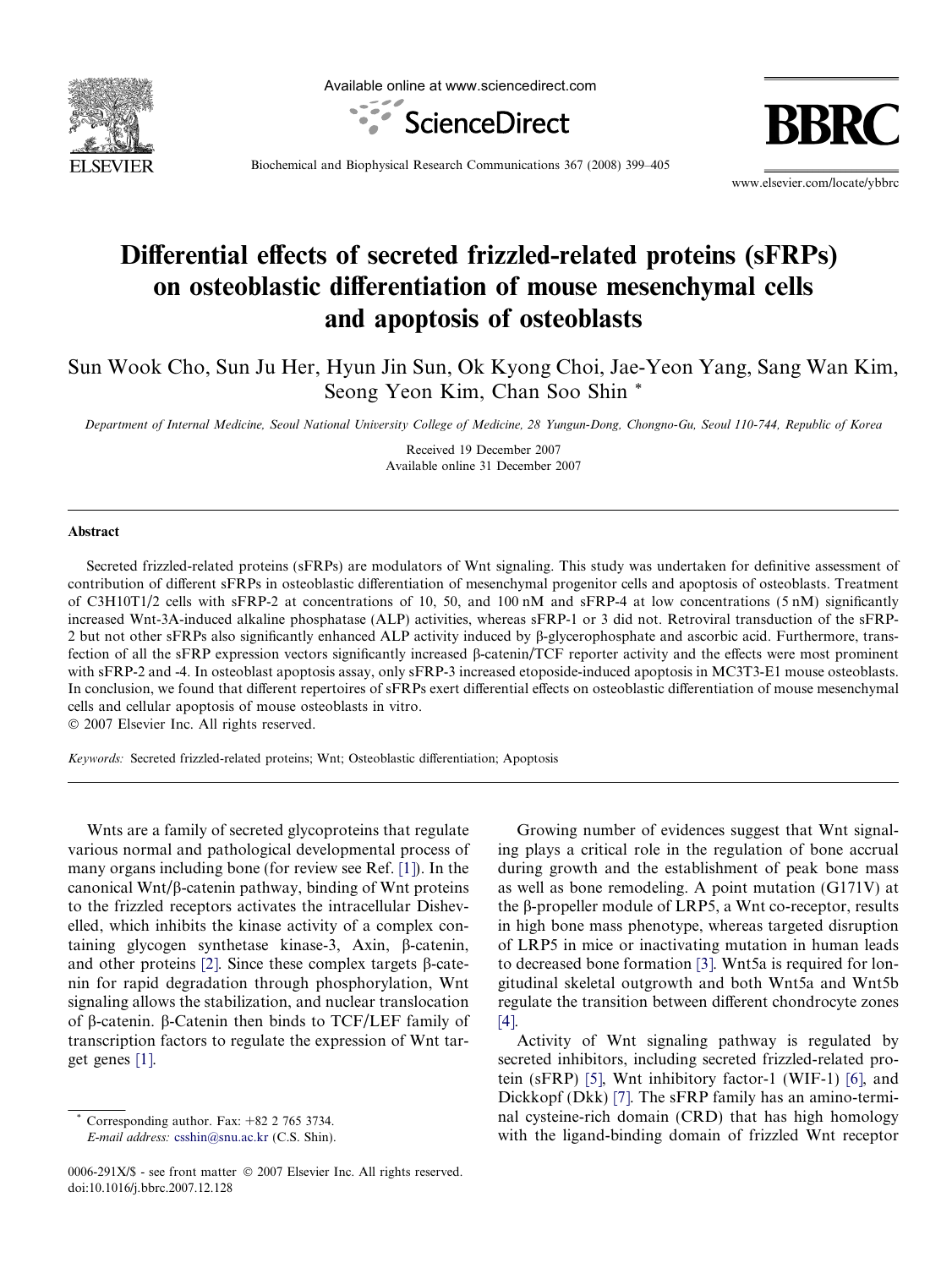[\[8\]](#page-5-0). sFRPs bind directly to the Wnts proteins and appear to antagonize the effects of Wnts by sequestering them from their receptor. The inhibitory role of sFRPs on Wnt signaling in mesenchymal differentiation was supported by the finding that treatment of 3T3-L1 preadipocytes with sFRP-1 or sFRP-2 resulted in spontaneous differentiation to adipocytes in contrast to the inhibitory role of Wnt in adipogenesis [\[9\].](#page-5-0) However, the role of sFRPs in osteoblasts is still elusive. Although overexpression of sFRP-1 in human osteoblasts has been shown to antagonize Wnt signaling and accelerates apoptosis [\[10\],](#page-5-0) a recent report demonstrated that sFRP-3 is a potent stimulator of osteoblast differentiation [\[11\]](#page-5-0).

This study was undertaken for definitive assessment of contribution of a series of sFRPs on osteoblastic differentiation from mesenchymal progenitors using a murine mesenchymal C3H10T1/2 cell line. We have also investigated the effects of sFRPs on the cellular apoptosis of MC3T3- E1, a mouse calvaria-derived osteoblastic cell line.

#### Materials and methods

Materials. Recombinant human sFRP-1, 3, 4, Dkk-1, and mouse sFRP-2 were purchased from R&D system (Minneapolis, MN). Monoclonal anti-HA antibody (MMS 101-P) was obtained from Covance Inc. (Princeton, NJ). TOPflash plasmid which contains eight copies of the optimal Tcf motif CCTTTGATC upstream of a minimal thymidine kinase promoter driving luciferase expression and FOPflash plasmid that contains a mutated motif CCTTTGGCC of the Tcf-Lef-sensitive elements were obtained from Dr. Roberto Civitellli (Washington University, St. Louis). Western blotting detection reagents and  $[\alpha^{-32}P]dCTP$  from Amersham Int. (Buckinghamshire, UK). Random priming kits and reagents for the luciferase assay were purchased from Promega Corp. (Madison, WI) and Lipofectamine Plus from Invitrogen Corp. (Carlsbad, CA). Oligonucleotides were synthesized by Bioneer Corp. (Chungwon, Korea), and unless otherwise indicated, all other chemicals, including tissue culture medium, were from Sigma–Aldrich Chemical company (St. Louis, MO).

Cell culture. Murine mesenchymal cells C3H10T1/2 (American Type Culture Collection, Manassas, VA) are pluripotent cells and were grown in Dulbecco's Modified Eagle Medium (DMEM) containing 10% FBS. During osteoblastic differentiation studies, C3H10T1/2 cells were cultured in DMEM with 10% FBS supplemented with either Wnt-3A conditioned medium or 50  $\mu$ g/ml ascorbic acid and 10 mM  $\beta$ -glycerophosphate. The mouse MC3T3-E1 osteoblastic cells (RIKEN cell bank, Tsukuba, Japan) were derived from spontaneously immortalized calvaria cells [\[12\]](#page-5-0) and maintained in DMEM medium with 10% FBS. The 3T3-L1 pre-adipocytic cell line was a kind gift from Dr. Jae Bum Kim (Seoul National University, Seoul, Korea) and maintained in an immature state by culturing in DMEM supplemented with 20% FBS and 2.0 mM glutamine. Normal mouse osteoblasts were isolated from 21-day-old fetal mouse calvariae using a well-characterized technique essentially as described previously [\[13\].](#page-5-0)

Preparation of Wnt-3A conditioned media (CM). L Wnt-3A [\[14\]](#page-5-0) cells, that stably secrete biologically active mouse Wnt-3A were grown in DMEM supplemented with 10% FBS, 4 mM L-glutamine supplemented with 0.4 mg/ml G-418. Upon reaching 80% confluence, cells were washed once with PBS and transferred into DMEM containing  $2\%$  FBS,  $1\times$ penicillin/streptomycin, and 4 mM L-glutamine. Conditioned media (CM) was collected 1-day past confluence. We refer to the concentration of this media to be 1 $\times$ . The concentration of active Wnt-3A in the 1 $\times$  Wnt-3A CM is estimated to be 5 nM [\[15\]](#page-5-0).

Retroviral vector construction. The mouse sFRP-1, 2, 3, and 4 cDNAs were obtained from Dr. Jeremy Nathans (Johns Hopkins University,

Baltimore, MD). The mouse Dkk-1 cDNAs was a kind gift from Dr. Christof Niehrs (Deutsches Krebsforschungszentrum, Heidelberg, Germany). A hemagglutinin (HA) epitope was incorporated at the C-terminal of sFRPs using PCR, then ligated into the BglII/EcoRI site of the pMSCV-GFP plasmid (a kind gift from Dr. Neil A. Clipstone at the Northwestern University, Chicago, IL), upstream of internal ribosomal entry site (IRES), giving pMSCV-sFRP-1–4-HA-GFP, and pMSCV-Dkk-1-HA-GFP. The nucleotide sequences of the amplified sFRP coding region were confirmed by sequencing.

Retrovirus production and transduction of cell lines. To generate retroviral particle, 293T cells were transfected with DNA (4 µg pMD-gag-pol, 4 lg pMD-VSVG, and 4 lg retroviral vector pMSCV-sFRP-1–4-HA-GFP, pMSCV-Dkk-1-HA-GFP, or pMSCV-GFP alone), lipofectamine PLUS, and serum-free DMEM. Viral supernatant fractions were collected at 48 h and transduced into C3H10T1/2 cells as described previously [\[16\].](#page-5-0) Transduced cells expressing higher level of GFP were sorted using FACS (FACSVantage SE, Beckton-Dickinson) and used for studies.

Alkaline phosphatase (ALP) activity. To assess ALP activities, cells were washed three times with ice-cold Tris-buffered saline (TBS), pH 7.4 and scraped immediately after adding 0.5 mL of ice-cold 50 mM TBS; the collected lysates were then sonicated for 20 s at  $4^{\circ}$ C. Enzyme activity assay was performed in assay buffer  $(10 \text{ mM } MgCl<sub>2</sub>$  and  $0.1 \text{ M }$  alkaline buffer, pH 10.3) containing 10 mM p-nitrophenylphosphate as substrate. The reaction was stopped by adding 0.3 N NaOH absorbance was read at  $OD<sub>405</sub>$ . Relative ALP activity is defined as mmol of p-nitrophenol phosphate hydrolyzed per min per mg of total protein.

 $RT-PCR$ . First-strand cDNA was synthesized from 1 µg of total RNA using a Reverse Transcription System kit (Promega, Madison, WI). PCR was performed using 100 ng of cDNA, 20 pmol of each primer (synthesized by Bioneer Corp., Chungwon, Korea), 2.5 mM of dNTPs, 1 mM of  $MgCl<sub>2</sub>$ , and 1 U of Taq polymerase in a 50  $\mu$ l reaction volume containing 1× Taq polymerase buffer using a Perkin-Elmer Gene Amp PCR System 9600. The forward and reverse primer sequences used to amplify sFRPs and  $\beta$ -actin are listed in Supplementary Table 1.

Transfections and reporter assays. For these experiments, C3H10T1/2 cells were seeded into 24-well plates at 50,000 cells/well. Twenty-four hours later, TOPflash or FOPflash plasmid was cotransfected with expression vectors for sFRP-1–4 or Dkk-1 in the presence or absence of Wnt-3A CM. Forty-eight hours later, cell lysates were prepared using the Promega Luciferase assay system, and activity was measured using a luminometer (Lumat LB 9507, Berthold, Germany). All the transient transfections were performed in triplicate and all luciferase values were normalized against the b-galactosidase activities from the cotransfected pCMV-b-gal plasmid. All values, means and standard deviations were expressed relative to basal promoter activity as a fold induction.

Western blot analysis. Cells were lysed in 50 mM Tris (pH 7.5), 150 mM NaCl, and 1% Triton X-100 supplemented with a protease inhibitor mixture (Sigma, added at a dilution of 1:100). Lysates were separated by SDS–PAGE, and transferred to a Hybond ECL nitrocellulose membrane (Amersham, Piscataway, NJ). The membrane was first blocked with 5% milk for 1 h, and then incubated with primary and secondary antibodies for 24 and 1 h, respectively. Development of the membrane was performed using an enhanced chemiluminescence kit (Amersham, Piscataway, NJ).

Quantification of apoptosis. MC3T3-E1 cells were cultured in serumstarved condition for 24 h, and sequentially treated with 20 nM of sFRP-1, 2, 3, or 4 for 1 h. Apoptosis was induced by the addition of etoposide (10<sup>-3</sup> M) (Sigma-Aldrich Chemical company, St. Louis, MO) for 10 h and the extent of apoptosis was quantified by assessing the characteristic nuclear, i.e., chromatin condensation and nuclear fragmentation, by using the 4',6-diamidino-2-phenylindole dihydrochloride (DAPI, Sigma–Aldrich, St. Louis, MO) staining under the fluorescence microscope.

Statistical analysis. All data are presented as means  $\pm$  SD. The data were analyzed by one-way ANOVA. When the ANOVA indicated a significant difference among the groups, statistical differences between two groups were evaluated by Student–Newman–Keuls multiple comparison test. A  $p$  value <0.05 was considered significant for all statistical analyses.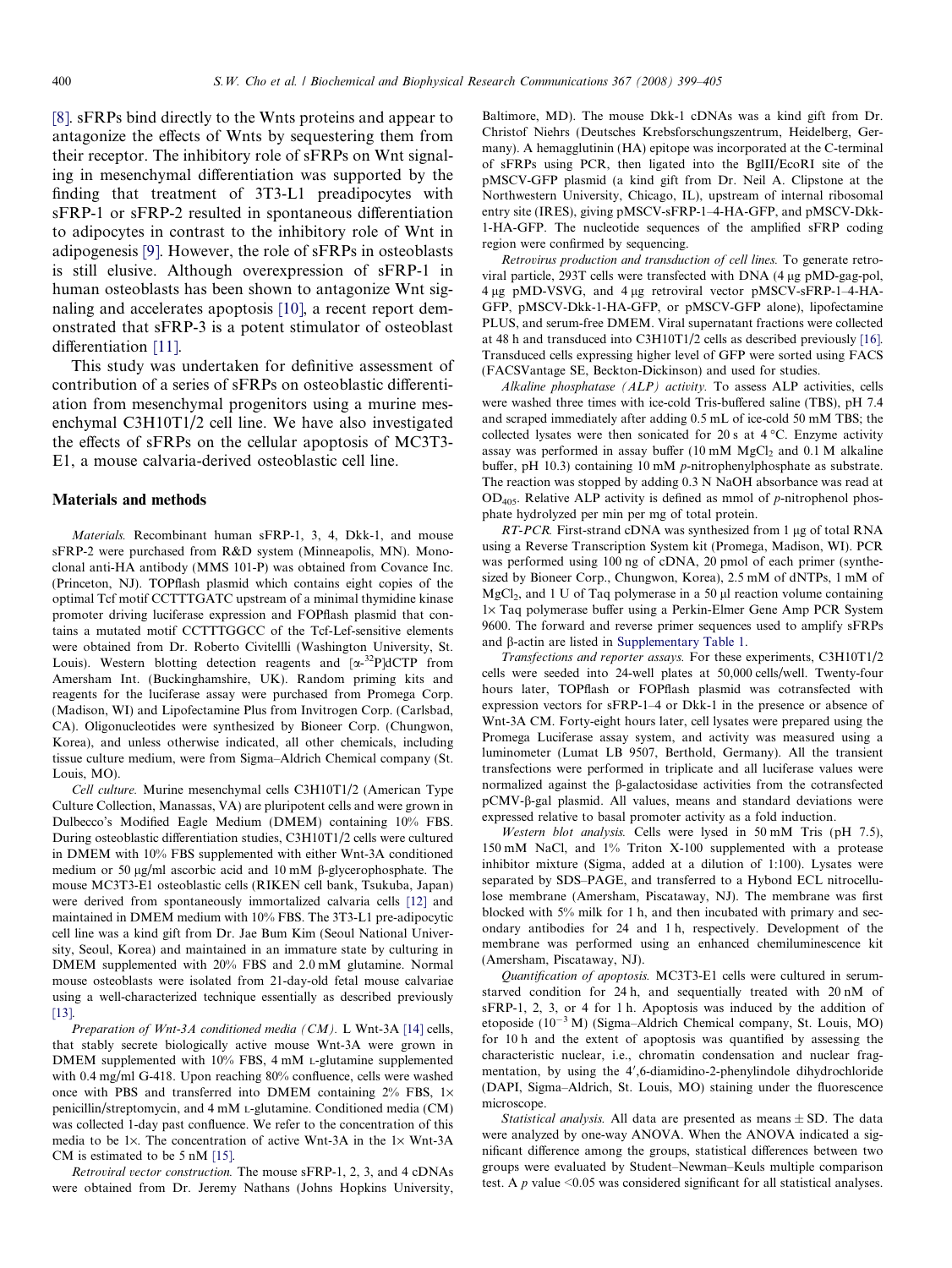## **Results**

## Expression of sFRPs in murine cells of mesenchymal origin

We first investigated the endogenous expression of sFRPs in a number of murine cells of mesenchymal origin by RT-PCR analysis; pluripotent mesenchymal C3H10T1/ 2, osteoblastic MC3T3-E1, myoblastic C2C12, pre-adipocytic 3T3-L1, and primary cultures of mouse calvaria. Expected cDNA fragments corresponding to mouse sFRP-1, 2, 3, 4 were clearly amplified from RNA of these cells (Fig. 1A). The expression level of sFRP-1 was the highest in MC3T3-E1 cells whereas both sFRP-2 and -4 were most highly expressed in C2C12 cell compared to other cell types. The expression of sFRP-3 was comparable in C2C12, MC3T3-E1, and C3H10T1/2 cells.

# Effects of sFRP treatment on osteoblastic differentiation of C3H10T1/2 cells

When  $C3H10T1/2$  cells were treated with  $0.5\times$  Wnt-3A conditioned media (CM) for 72 h, the ALP activity was increased by 10- to 25-folds (Fig. 1B, Wnt-3A) as expected. Co-treatment with  $5-100$  nM of sFRP-1, 2, 3, or 4 in this setting, however, did not significantly inhibit the ALP activity (Fig. 1B). Actually, sFRP-2 at concentrations of 10, 50, and 100 nM (Fig. 1B-b) and sFRP-4 at low concentrations (5 nM, Fig. 1B-d) significantly increased ALP activities. The effects of sFRPs on ALP activity did not seem to have any dose-responsive pattern. In contrast, in a parallel experiment, the treatment with Dkk-1, a robust inhibitor of Wnt signaling, has consistently inhibited the ALP activity in a dose-responsive manner (Fig. 1B-e).



Fig. 1. Expression of sFRPs in mesenchymal cells and effect of sFRPs on the ALP activities induced by Wnt-3A in C3H10T1/2 cells. (A) RT-PCR analysis for sFRP-1, 2, 3, 4, and b-actin were performed from reverse-transcribed total RNA prepared from primary culture of calvarial osteoblasts, pre-adipocytic 3T3-L1 cells, myoblastic C2C12 cells, osteoblastic MC3T3-E1 cells, and mouse mesenchymal C3H10T1/2 cells. (B) C3H10T1/2 cells were seeded in 24-well plate and grown for 72 h in DMEM containing 10% FBS and treated with vehicle or varying concentrations of sFRP-1–4 or Dkk-1 in the presence or absence of Wnt-3A. ALP activity was determined and normalized to protein content. The results are representative of three independent experiments performed in triplicate. Each bar represents means  $\pm$  SD.  $\gamma$   $> 0.05$  vs. vehicle.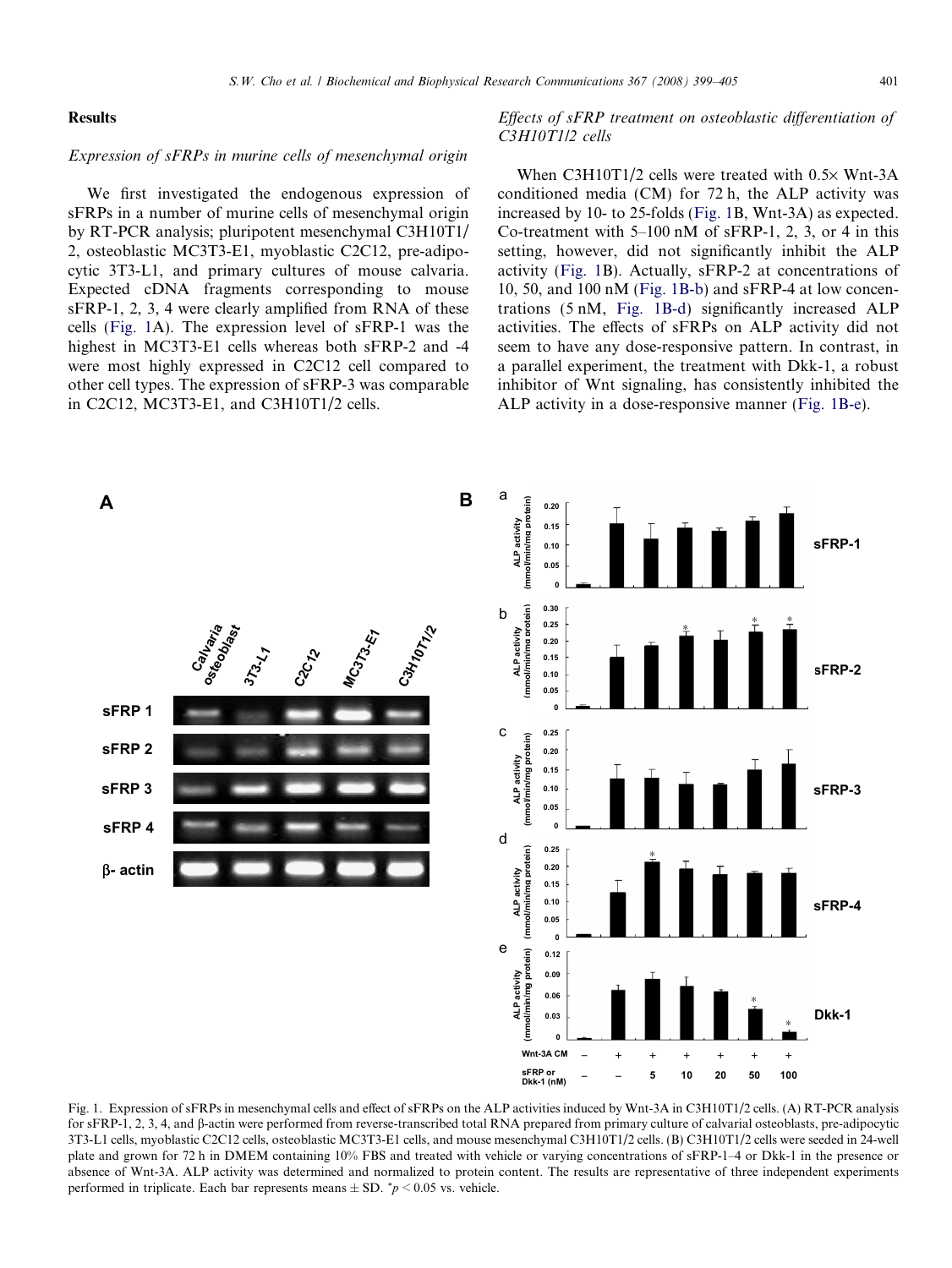# Effects of retrovirally transduced sFRPs on osteoblastic differentiation of C3H10T1/2 Cells

To further verify the role of sFRPs in the osteoblastic differentiation of mesenchymal cells, we studied the effects of the sFRPs treatment during cultures in osteogenic medium, i.e., b-glycerophosphate and ascorbic acid, a more physiologic stimulator of osteoblastic differentiation. We used stable cell lines that endogenously overexpressed sFRPs in C3H10T1/2 cells using retrovirus. In this model, the overexpressed sFRPs are expected to work by autocrine and/or paracrine mechanism. The expression of sFRPs were examined by Western blot analysis using an antibody directed against the HA epitope (Fig. 2A).

As expected, culture of C3H10T1/2 cells transduced with empty virus (MSCV) in osteogenic medium for 14 days exhibited typical induction of ALP activity (Fig. 2B). Overexpression of sFRP-2 in this condition resulted in significant increase in the ALP activity on day 14 of culture, whereas other sFRPs did not. These results are analogous with the data we obtained from the exogenous treatment of the cells with sFRPs in the presence of Wnt-3A CM and suggest that the effects of sFRPs are not necessarily negative in the regulation of osteoblastic differentiation of mesenchymal cell line.

### Effect of  $sFRPs$  on Wnt- $\beta$ -catenin transcriptional activity

We next examined the effects of sFRPs on the B-catenin/ Tcf transcriptional activity, a downstream target of the Wnt signaling. Transient transfection of TOPflash in C3H10T1/2 cells showed only a basal level of transactivation, and this activity was increased by 8-fold with the treatment with Wnt-3A CM ([Fig. 3\)](#page-4-0). Co-transfection with sFRP-1, -2, -3, or sFRP-4 expression plasmid in this setting resulted in significant increase in the transcriptional activity. Among the sFRPs, sFRP-2 and -4 exhibited most strong responses. As a control, Dkk-1 significantly inhibited the reporter activity as expected. Same experiments performed using the FOPflash reporter did not reveal any changes regardless of treatment with Wnt-3A.

### Effect of sFRPs on apoptosis of osteoblastic MC3T3-E1 cells

Since none of the sFRPs has negatively regulated osteoblastic differentiation of mesenchymal C3H10T1/2 cells, we next evaluated whether sFRPs increases apoptosis of osteoblasts thereby contributing to net loss of bone as has been reported in sFRP-1 transgenic model [\[17\].](#page-5-0) Towards this end, we treated topoisomerase inhibitor etoposide to MC3T3-E1 cells after 1 h pre-conditioning with sFRPs or



Fig. 2. Effect of sFRP retrovirus on the ALP activities induced by osteogenic medium. (A) C3H10T1/2 cells transduced with sFRP-1, 2, 3, 4, or Dkk-1 retrovirus. Western blot analyses were performed using antibodies against HA epitope. (B) C3H10T1/2 cells stably transduced with sFRP-1, 2, 3, 4, or Dkk-1 retrovirus were seeded in 24-well plate and grown in DMEM containing 10% FBS in the presence or absence of b-glycerophosphate and ascorbic acid for 14 days. ALP activity was determined and normalized to protein content. The results are representative of three independent experiments performed in triplicate. Each bar represents means  $\pm$  SD.  $\gamma$   $> 0.05$  vs. vehicle.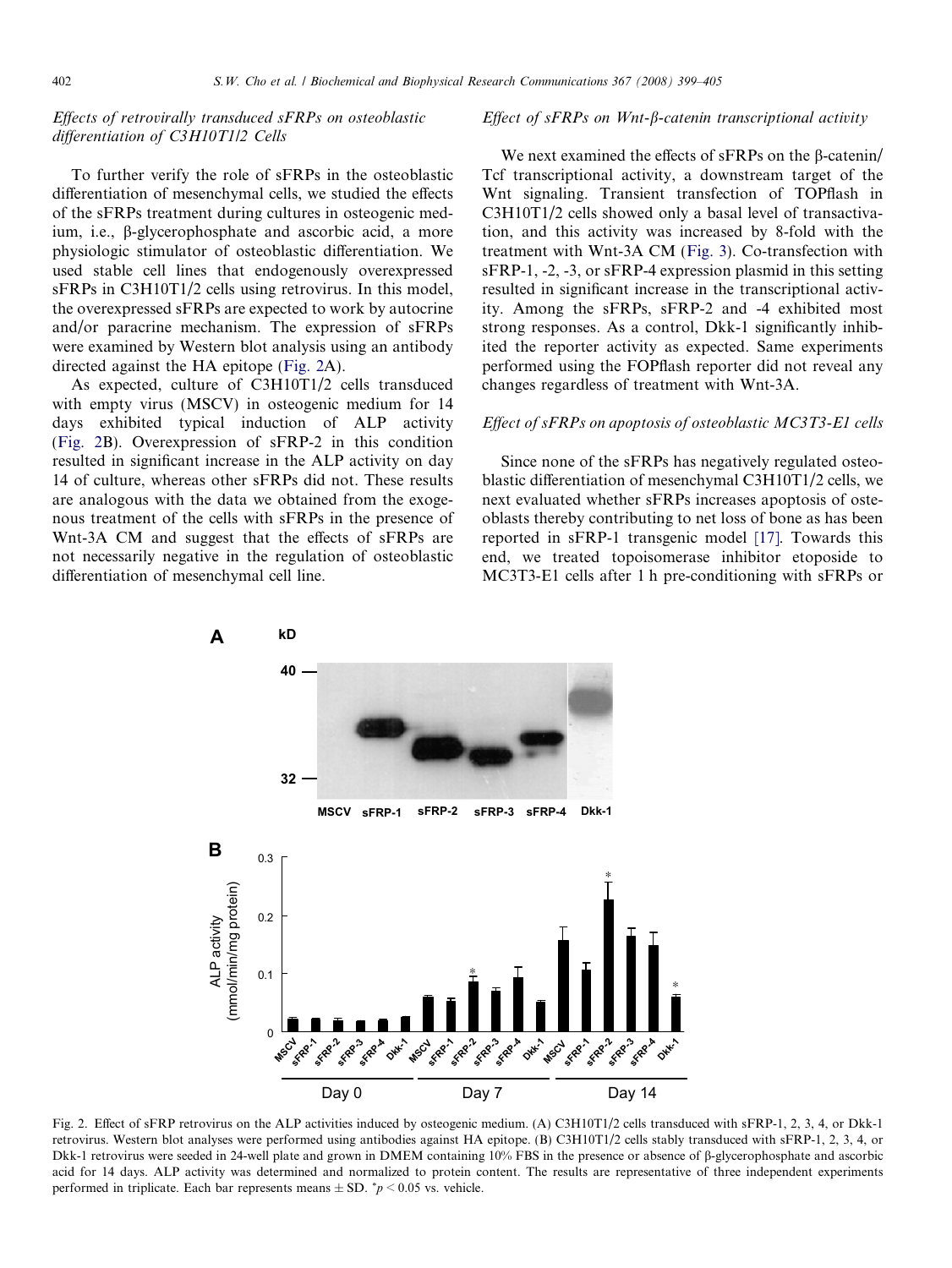<span id="page-4-0"></span>

Fig. 3. Effect of sFRPs on the TOPflash activities induced by Wnt-3A in C3H10T1/2 cells. C3H10T1/2 cells were co-transfected with sFRP-1, 2, 3, 4, or Dkk-1 expression vectors and TOPflash or FOPflash plasmid. Fortyeight hours after transfection, luciferase activity was measured and normalized for transfection efficiency against  $\beta$ -galactosidase activity from the co-transfected pCMV-β-gal plasmid. Values are presented as means  $\pm$  SD, and results are representative of three experiments each performed in triplicate. Each bar represents means  $\pm$  SD.  $\sqrt[e]{p}$  = 0.05 vs. MSCV.

Dkk-1. Quantification of apoptotic cells with DAPI staining showed that only sFRP-3 significantly increased etoposide-induced apoptosis in mouse osteoblastic cells (Fig. 4), whereas other subtypes did not affect cell death.

### **Discussion**

In this study we have shown that the major secretary Wnt modulators, sFRPs, including sFRP-1, 2, 3, and 4, did not inhibit the Wnt-3A-mediated increase in ALP activities in C3H10T1/2 mesenchymal cells in vitro. On the contrary, both sFRP-2 and sFRP-4 have actually increased ALP activities.

We have found that all the mesenchymal cell lines express varying degree of sFRP expression. These results initially suggested that these molecules may serve physiologic functions in these cells as an auto- or paracrine modulators of Wnt signaling. We hypothesized that sFRPs, by binding directly to the Wnts proteins and disrupting of  $Wnt/\beta$ -catenin signaling, would inhibit the osteoblastic differentiation. However, in our study we were unable to identify the negative roles of sFRPs in the ALP activity induced by Wnt-3A in C3H10T1/2 cell line. Indeed, both sFRP-2 and -4 have significantly enhanced ALP activity at low concentrations, and at higher concentrations  $(>=50 \text{ nM})$ , sFRP-2 has consistently increased ALP activities. This lack of inhibitory effects by all the sFRPs was also reproduced when we transduced the cells with retrovirus rendering the cells to produce sFRPs endogenously. This approach was employed because sFRPs tend to remain predominantly associated with the cell membrane or extracellular matrix [\[18\].](#page-5-0) In addition, transduction of sFRP-2 retrovirus has also resulted in increase in ALP activities compared to control virus. Therefore, the results from the retroviral transduction study further confirm that even endogenously secreted sFRPs that should have autocrine or paracrine effects, do not inhibit the osteoblastic differentiation capabilities in these C3H10T1/2 cells.

The lack of inhibition and even enhancement of ALP activity by sFRPs (sFRP-2 and -4) in our experiments is an unexpected result. The reason for this discrepancy with previous reports is currently unknown. One explanation might be that the sFRPs may have differential effects depending on the concentration. Indeed, Uren and his co-worker showed that sFRP-1 reduces Wingless (Wg, Drosophila homolog of Wnt) activity only at high concentrations around 300–600 nM [\[19\]](#page-5-0) whereas at low concentrations it potentiates Wg activity in Drosophila S2 cells [\[19\].](#page-5-0) Moreover, Chung et al. also showed that sFRP-3 at a concentration of 10 nM increased Wnt-3A-mediated increase in ALP activity [\[11\]](#page-5-0). Alternatively, the sFRPs



Fig. 4. Effect of sFRPs on apoptosis in MC3T3-E1 cells. After 24 h serum-starved culture, MC3T3-E1 cells were pretreated with 20 nM of sFRP-1, 2, 3, 4, and Dkk-1 for 1 h and then  $10^{-3}$  M of etoposide was added. After 24 h, apoptosis was quantified by 4',6-diamidino-2-phenylindole dihydrochloride (DAPI) staining and fluorescence microscopy. The results are representative of three independent experiments performed in triplicate. Each bar represents means  $\pm$  SD.  $\degree p$  < 0.05 vs. vehicle.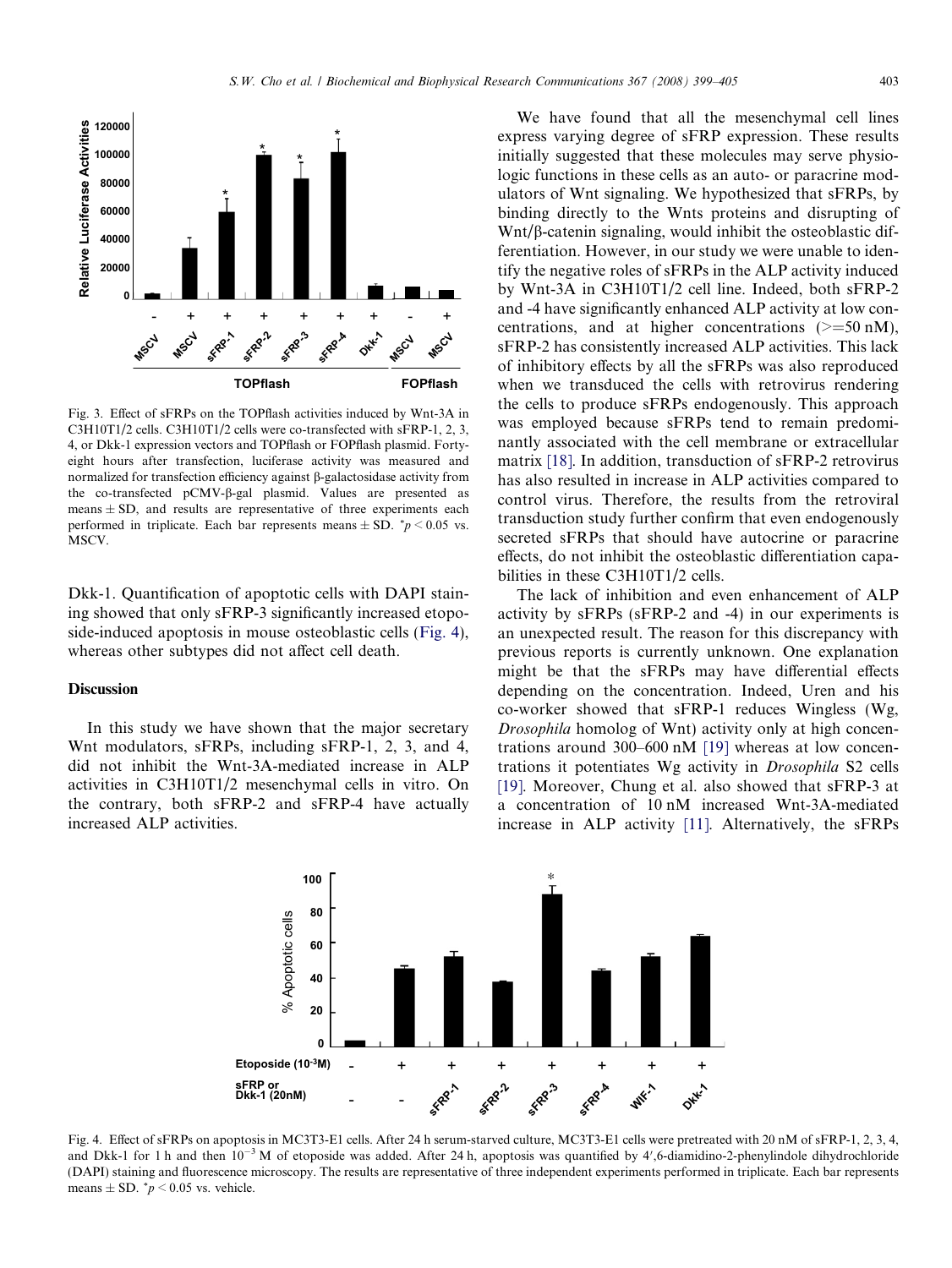<span id="page-5-0"></span>may have stage-specific effects on the osteoblast differentiation with little or no effects on undifferentiated mesenchymal stage but significant effects on pre-osteoblasts or mature osteoblasts in vitro [17]. Lastly, there may be some specificity in interactions between particular sFRPs and Wnt molecules so that the sFRPs are not capable to specifically inhibit the action of Wnt-3A. In support of this notion, Wang et al. has demonstrated that sFRP-3 (Frzb-1) is not able to inhibit the action of Wnt-3A or -5A, whereas it inhibits Wnt-1 or -8 [\[20\],](#page-6-0) suggesting that sFRPs modulates Wnt activity depending on the subtypes of both Wnt and sFRPs.

We have also shown that all the sFRPs increased TOPflash activity induced by Wnt-3A. Moreover, the prominent effects by sFRP-2 and -4 suggest that the increase in ALP activities by both of sFRPs may result from the increased  $\beta$ -catenin/Tcf transcriptional activities. However, although ALP is one of the downstream targets of Wnt signaling [\[21\],](#page-6-0) we have not further dissected molecular mechanisms whereby sFRPs exerted ALP activities and osteoblastic differentiation. Additional studies on the ligand and receptor-binding activities and the events downstream of frizzled receptors could help answer this question.

Since sFRPs did not inhibit osteoblastic differentiation of mesenchymal progenitors, we next reasoned that these secretary modulators may promote apoptosis of mature osteoblasts. This is based on the previous in vivo demonstration of increased apoptosis of osteoblasts in sFRP-1 overexpressing mice [17]. However, unlike the animal model, only sFRP-3 promoted apoptosis induced by etoposide in our experiment. Although differences in the experimental model preclude direct comparison, these results also indicate that there are a lot of disparities in the action of sFRPs depending on the study model and subtypes.

In conclusion, we have shown that different repertoires of sFRPs have differential effects on osteoblastic differentiation and TCF/LEF transcriptional activities in murine mesenchymal cells and also on the apoptosis of osteoblasts. We speculate that the contradictory effects of sFRPs result from difference in interactions between different sFRPs and Wnts, diverse repertoires of Wnt molecules, and tissue-specific or stage-specific responses, as well as biphasic response depending on the concentrations of sFRPs.

# Acknowledgment

This work was supported by a grant from Ministry of Health and Welfare of Korea (Grant No. A060371).

## Appendix A. Supplementary data

Supplementary data associated with this article can be found, in the online version, at [doi:10.1016/j.bbrc.2007.](http://dx.doi.org/10.1016/j.bbrc.2007.12.128) [12.128](http://dx.doi.org/10.1016/j.bbrc.2007.12.128).

#### References

- [1] K.M. Cadigan, R. Nusse, Wnt signaling: a common theme in animal development, Genes Dev. 11 (1997) 3286–3305.
- [2] E. Hay, C. Faucheu, I. Suc-Royer, R. Touitou, V. Stiot, B. Vayssiere, R. Baron, S. Roman-Roman, G. Rawadi, Interaction between LRP5 and Frat1 mediates the activation of the Wnt canonical pathway, J. Biol. Chem. 280 (2005) 13616–13623.
- [3] R. Baron, G. Rawadi, S. Roman-Roman, Wnt signaling: a key regulator of bone mass, Curr. Top. Dev. Biol. 76 (2006) 103–127.
- [4] Y. Yang, L. Topol, H. Lee, J. Wu, Wnt5a and Wnt5b exhibit distinct activities in coordinating chondrocyte proliferation and differentiation, Development 130 (2003) 1003–1015.
- [5] Y. Kawano, R. Kypta, Secreted antagonists of the Wnt signalling pathway, J. Cell Sci. 116 (2003) 2627–2634.
- [6] J.C. Hsieh, L. Kodjabachian, M.L. Rebbert, A. Rattner, P.M. Smallwood, C.H. Samos, R. Nusse, I.B. Dawid, J. Nathans, A new secreted protein that binds to Wnt proteins and inhibits their activities, Nature 398 (1999) 431–436.
- [7] B. Mao, W. Wu, G. Davidson, J. Marhold, M. Li, B.M. Mechler, H. Delius, D. Hoppe, P. Stannek, C. Walter, A. Glinka, C. Niehrs, Kremen proteins are Dickkopf receptors that regulate Wnt/betacatenin signalling, Nature 417 (2002) 664–667.
- [8] A. Wodarz, R. Nusse, Mechanisms of Wnt signaling in development, Annu. Rev. Cell Dev. Biol. 14 (1998) 59–88.
- [9] C.N. Bennett, S.E. Ross, K.A. Longo, L. Bajnok, N. Hemati, K.W. Johnson, S.D. Harrison, O.A. MacDougald, Regulation of Wnt signaling during adipogenesis, J. Biol. Chem. 277 (2002) 30998–31004.
- [10] P.V. Bodine, J. Billiard, R.A. Moran, H. Ponce-de-Leon, S. McLarney, A. Mangine, M.J. Scrimo, R.A. Bhat, B. Stauffer, J. Green, G.S. Stein, J.B. Lian, B.S. Komm, The Wnt antagonist secreted frizzledrelated protein-1 controls osteoblast and osteocyte apoptosis, J. Cell. Biochem. 96 (2005) 1212–1230.
- [11] Y.S. Chung, D.J. Baylink, A.K. Srivastava, Y. Amaar, B. Tapia, Y. Kasukawa, S. Mohan, Effects of secreted frizzled-related protein 3 on osteoblasts in vitro, J. Bone Miner. Res. 19 (2004) 1395–1402.
- [12] H. Sudo, H.A. Kodama, Y. Amagai, S. Yamamoto, S. Kasai, In vitro differentiation and calcification in a new clonal osteogenic cell line derived from newborn mouse calvaria, J. Cell Biol. 96 (1983) 191–198.
- [13] F. Furlan, F. Lecanda, J. Screen, R. Civitelli, Proliferation, differentiation and apoptosis in connexin43-null osteoblasts, Cell Commun. Adhes. 8 (2001) 367–371.
- [14] S. Shibamoto, K. Higano, R. Takada, F. Ito, M. Takeichi, S. Takada, Cytoskeletal reorganization by soluble Wnt-3a protein signalling, Genes Cells 3 (1998) 659–670.
- [15] L.M. Galli, T. Barnes, T. Cheng, L. Acosta, A. Anglade, K. Willert, R. Nusse, L.W. Burrus, Differential inhibition of Wnt-3a by Sfrp-1, Sfrp-2, and Sfrp-3, Dev. Dyn. 235 (2006) 681–690.
- [16] C.S. Shin, S.J. Her, J.A. Kim, H. Kim do, S.W. Kim, S.Y. Kim, H.S. Kim, K.H. Park, J.G. Kim, R. Kitazawa, S.L. Cheng, R. Civitelli, Dominant negative N-cadherin inhibits osteoclast differentiation by interfering with beta-catenin regulation of RANKL, independent of cell–cell adhesion, J. Bone Miner. Res. 20 (2005) 2200–2212.
- [17] P.V. Bodine, W. Zhao, Y.P. Kharode, F.J. Bex, A.J. Lambert, M.B. Goad, T. Gaur, G.S. Stein, J.B. Lian, B.S. Komm, The Wnt antagonist secreted frizzled-related protein-1 is a negative regulator of trabecular bone formation in adult mice, Mol. Endocrinol. 18 (2004) 1222–1237.
- [18] A. Bafico, A. Gazit, T. Pramila, P.W. Finch, A. Yaniv, S.A. Aaronson, Interaction of frizzled related protein (FRP) with Wnt ligands and the frizzled receptor suggests alternative mechanisms for FRP inhibition of Wnt signaling, J. Biol. Chem. 274 (1999) 16180– 16187.
- [19] A. Uren, F. Reichsman, V. Anest, W.G. Taylor, K. Muraiso, D.P. Bottaro, S. Cumberledge, J.S. Rubin, Secreted frizzled-related protein-1 binds directly to Wingless and is a biphasic modulator of Wnt signaling, J. Biol. Chem. 275 (2000) 4374–4382.